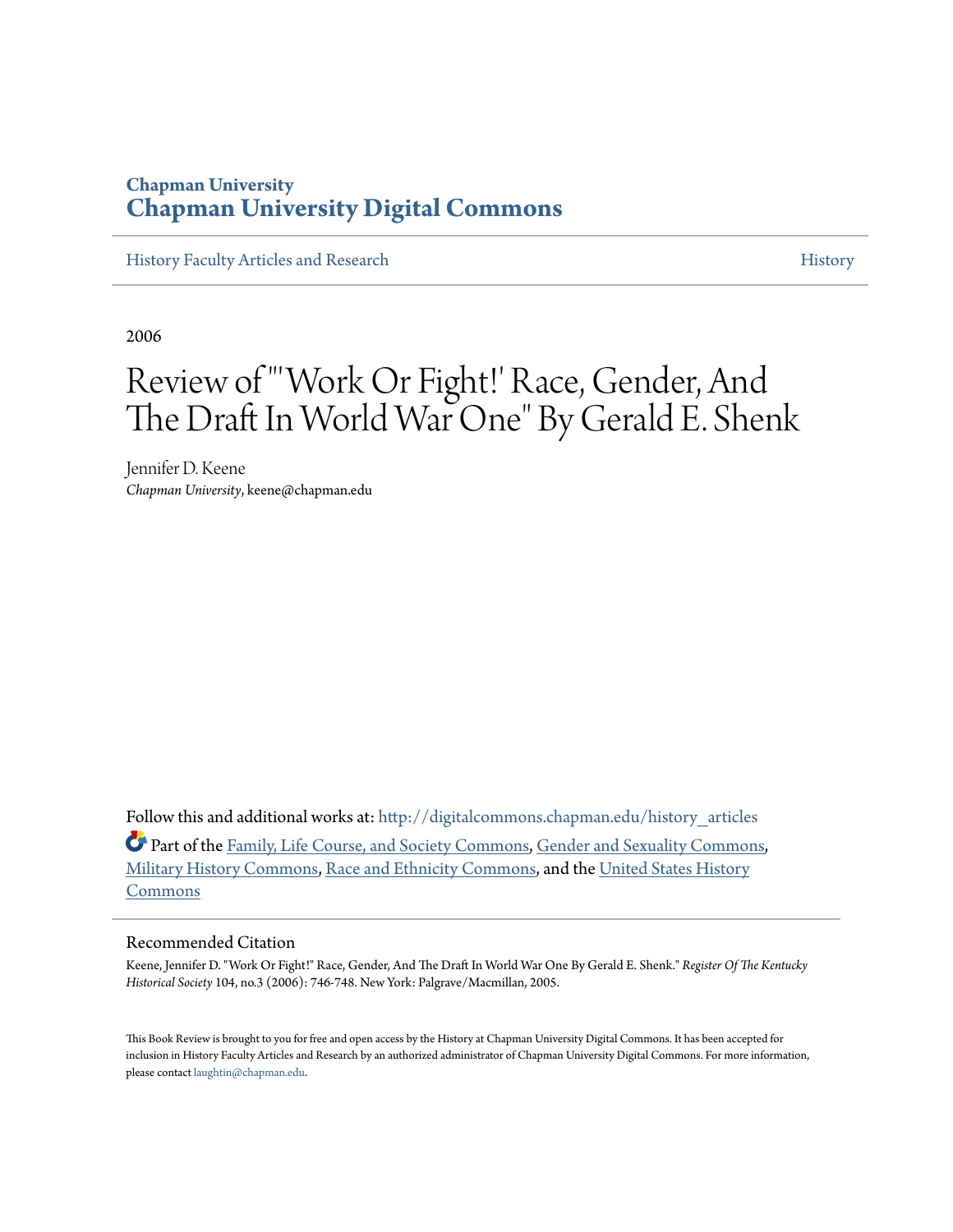# Review of "'Work Or Fight!' Race, Gender, And The Draft In World War One" By Gerald E. Shenk

## **Comments**

This review was originally published in *[Register Of The Kentucky Historical Society](http://history.ky.gov/the-register-of-the-kentucky-historical-society/)*, volume 104, issue 3, in 2006.

### **Copyright**

Kentucky Historical Society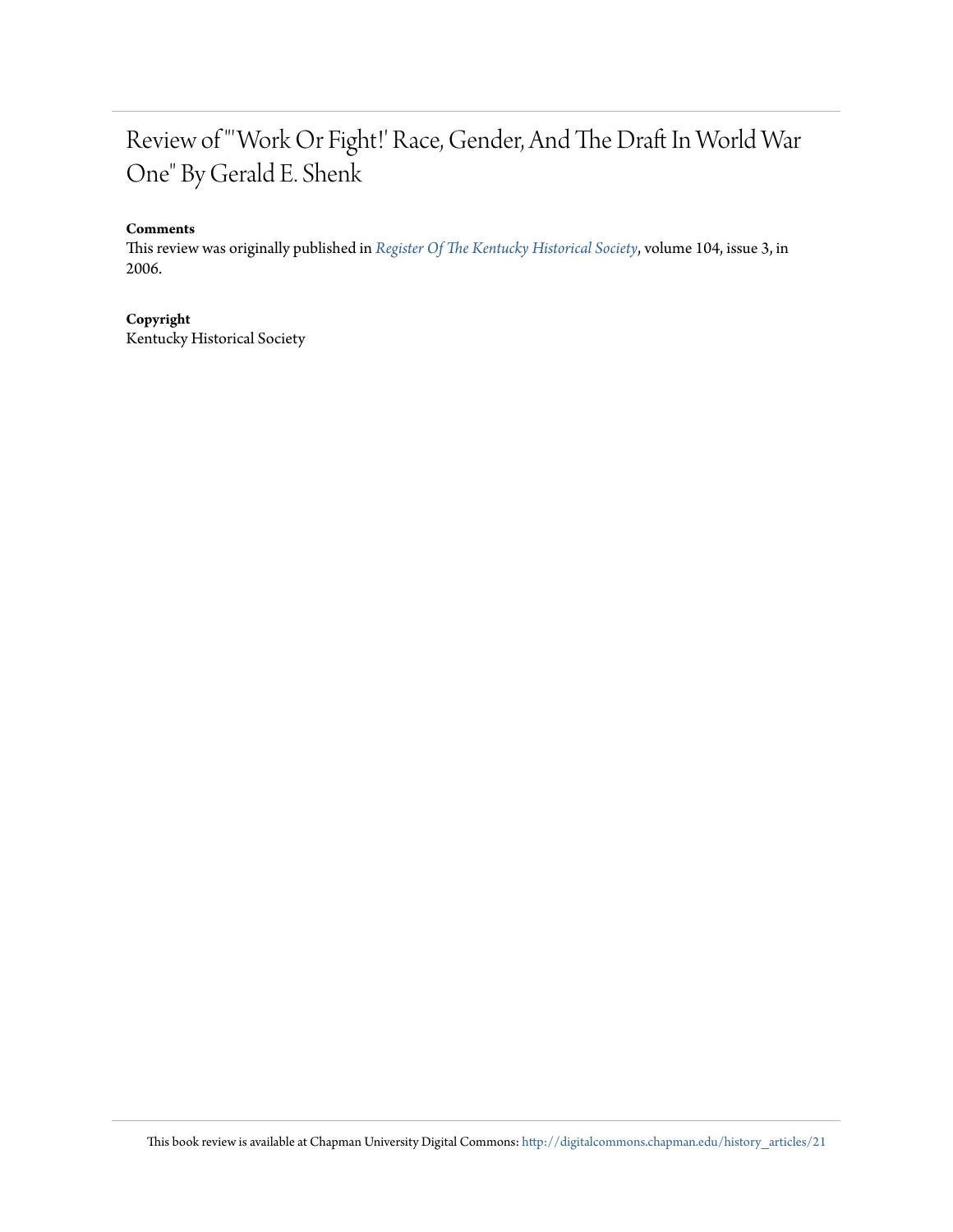"Work or Fight!" Race, Gender, and the Draft in World War One. By Gerald E. Sherik. (New York: Palgrave MacMillan, 2005. Pp. x, 194. \$79.95 cloth; \$26.95 paper.)

'Work or Fight!" Race, Gender, and the Draft in World War One is an ambitious book. Shifting our focus away from the halls of Congress and the offices of the War Department, Gerald Shenk examines the workings of the World War I draft in Georgia, Illinois, New Jersey, and California. Rather than detailing the creation of policies from above, Shenk proposes that the operation of the Selective Service Sys tem in individual communities reveals much about race and gender in American society. Jeannette Keith recently made the same point in her excellent treatment of draft resistance in the South during the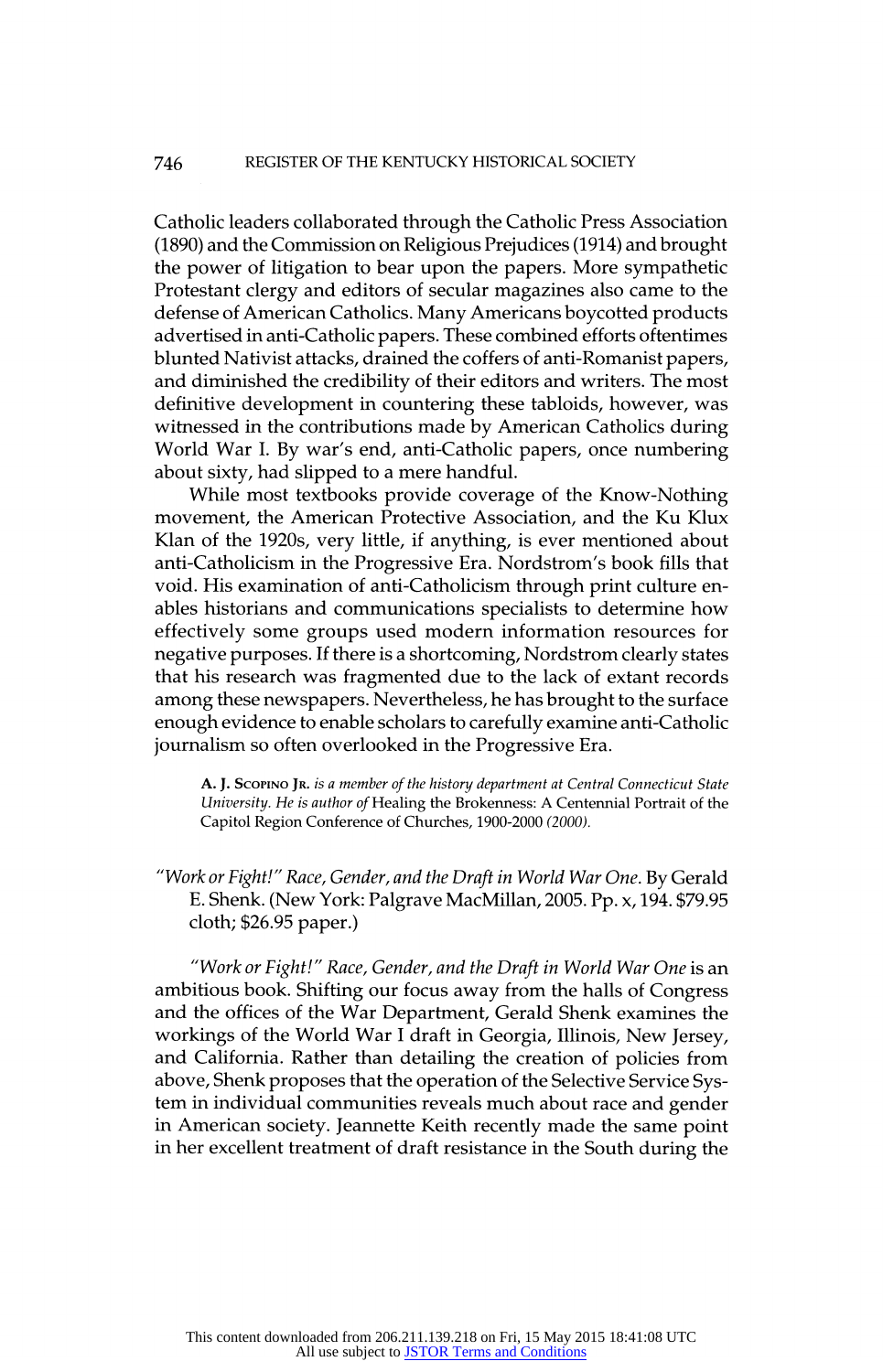#### BOOK REVIEWS 747

First World War in her book Rich Man's War, Poor Man's Fight: Race, Class, and Power in the Rural South During the First World War (2004). Ultimately, Keith's decision to focus on one region rather than four proves more successful. By attempting so much in so few pages, Shenk ends up skimming the surface of multiple issues that deserve fuller scrutiny. In Georgia, Illinois, and New Jersey, for instance, Shenk details how the white elite who dominated the local draft boards used their position to protect the existing racial order. In California, how ever, Selective Service regulations challenged the state's prevailing definition of who was white by requiring that local boards classify all men of Asian descent as white. Shenk makes this intriguing point and situates it well in the discriminatory legal environment that created separate schools for Asian immigrants and prevented them from own ing land. During the war, Japanese men argued that their economic success demonstrated their " Americaness" while whites viewed their success as evidence of the threat that they posed to white Americans in California. Unfortunately, Shenk details this fascinating dilemma in a few pages, then shifts abruptly to a political scandal involving the draft deferment of the heir to the Scripps newspaper fortune.

The differences between these four states also create a problem of narrative coherence in the book. Shenk attempts to link the quite different economic and racial struggles in each region around the framework of whiteness and manhood. While these are certainly valid analytical categories that Shenk uses to good effect at moments, in the end these theoretical concepts limit his ability to draw broader conclu sions from the rich material he presents. Examining whiteness and manhood in each state leads to repetitiveness throughout the book, with each chapter ending with the similar conclusion that white elites sought to use their role in the draft process to consolidate their control over blacks, workers, immigrants, and sometimes women.

Part of the problem is the records of the Selective Service System upon which Shenk relies for many of his conclusions. The local re cords, as Shenk demonstrates, aptly reveal that regional politics and power struggles affected the operation of the draft during the war. The resolution of these struggles, however, becomes reduced in this equa tion to whether or not a man was drafted. It fails to take into account the ways that marginalized groups expected to use military service to challenge the very racial and economic oppression that power whites wanted to preserve or the ways that Americans resisted the draft as an extension of state control into their lives. Perhaps most importantly, the sole focus on the local draft process tends to drop the war out of the equation all together. In an account that privileges